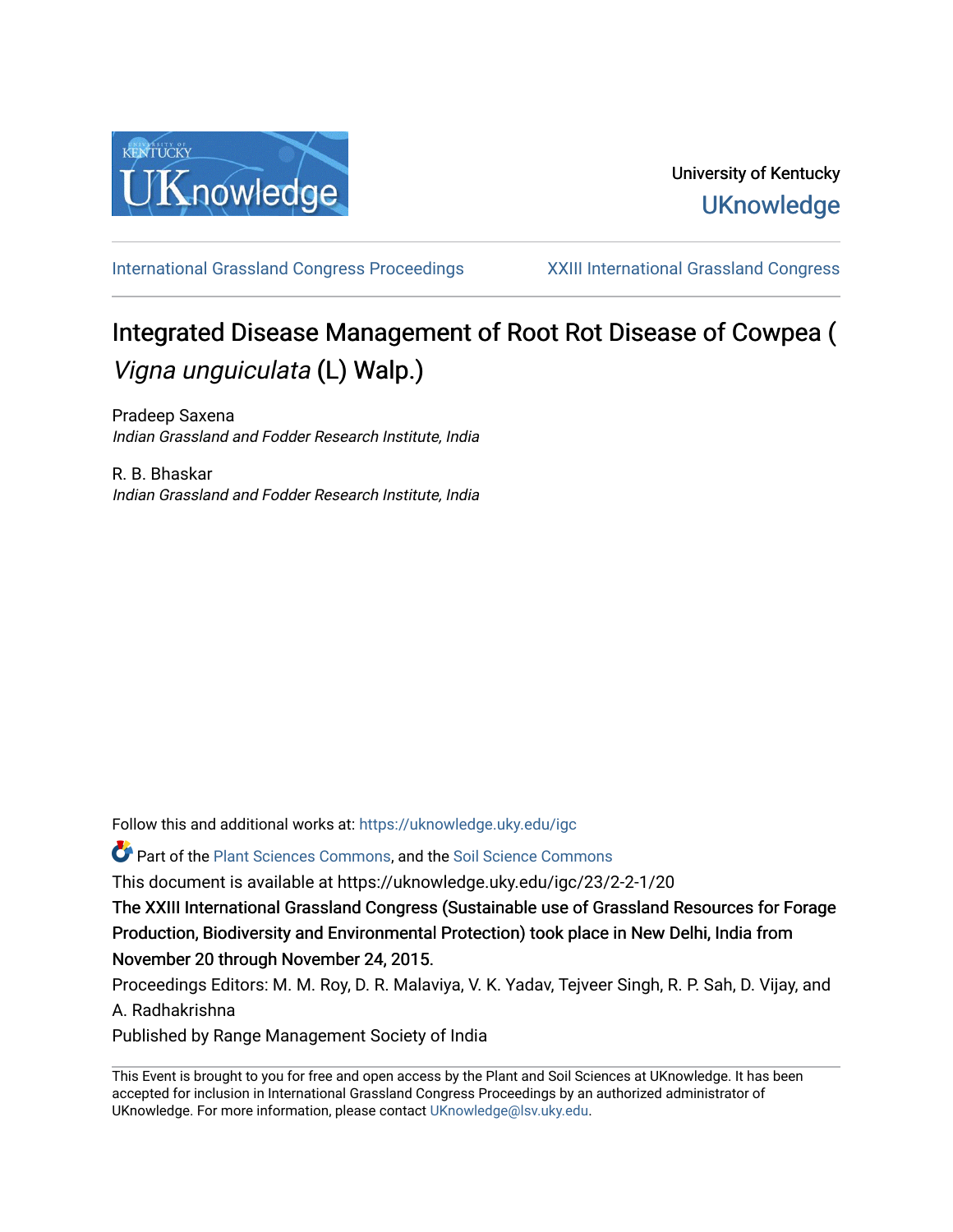Paper ID: 1453 Theme 2. Grassland production and utilization Sub-theme 2.2. Integration of plant protection to optimise production

## **Integrated disease management of root rot disease of cowpea (***Vigna unguiculata* **(L) Walp.)**

### **Pradeep Saxena\* , R. B. Bhaskar**

ICAR-Indian Grassland and fodder Research Institute, Jhansi, India \*Corresponding author e-mail : pradeepsax@yahoo.com

**Keywords:** Bio-control, Cowpea, Fungicides, Integrated Disease Management, *R solani*, Root rot

#### **Introduction**

Cowpea (*Vigna unguiculata* (L) Walp.) is a warm season annual leguminous fodder crop. It is rich in protein and forms an excellent mixture with maize, sorghum, pearl millet and teosinte for increasing the milk production. The productivity of green fodder cowpea is approximately 25-45 t/ha in India. Pests and diseases hampers crop establishment, impair forage quality and reduces green fodder and seed yield. Besides causing direct yield losses they also suppress nodulation and consequently negating the maximum nitrogen fixation. The losses in green fodder and seed yields were estimated to be about 28.8 and 39.7 per cent, respectively (Ram and Gupta, 1988). Sometimes the pests and diseases are responsible for crop failure.

Control of plant diseases is essential for providing an adequate and quality supply of fodder. Attempts were made to prevent fodder crops from diseases even then, losses are occurring. Reducing such losses has long been a high priority objective for forage production. In order to develop an integrated disease management approach, it is essential to appraise the newer molecules of fungicides against causal organism along with bio-control agents for its efficacy. Therefore, a study was conducted to evaluate the fungicides and bioagents against cowpea root rot pathogen (*Rhizoctonia solani*).

#### **Materials and Methods**

In order to develop integrated disease management of root rot of cowpea, a field experiment was conducted in *Kharif* 2011-2013 to evaluate three bioagents (*Trichoderma harzianum, T. viride* and *Aspergillus niger*), four fungicides (pencycuron, tebuconazole, carbendazim and thiram) in various combinations along with two checks (one recommended protection measure and one untreated control) against the root rot causing organism (*R. solani*).

#### **Results and Discussion**

The fungi, like *Rhizoctonia solani, Macrophomina* and *Fusarium* sp. are the most widespread and destructive plant pathogens causing root rot/dry root rot in cowpea. These pathogens are restricted to infect the crop either alone or as a complex there by resulting in rots before and after emergence of seedling and wilting of plants (Sumner, 1985; Bhatnagar and Bansal, 2003; Nigam, 2009). This disease causes substantial losses to cowpea crop. Therefore, it is need to develop an effective management practice.

| <b>Treatments</b>                                      | Root rot severity |       |       |         | $\%$ +/- over  |
|--------------------------------------------------------|-------------------|-------|-------|---------|----------------|
|                                                        | 2011              | 2012  | 2013  | Average | <b>Control</b> |
| S. T. T. harzianum 5g/Kg seed                          | 18.72             | 19.66 | 24.05 | 20.81   | 13.1           |
| S. T. T. viride 5g/Kg seed                             | 21.10             | 21.95 | 25.31 | 22.79   | 4.9            |
| S. T. A. niger 5g/Kg seed                              | 22.79             | 23.05 | 25.31 | 23.72   | 1.0            |
| S.T. Pencycuron 0.7 ml/Kg seed                         | 16.36             | 19.66 | 21.95 | 19.32   | 19.3           |
| S. T. Tebuconazole 0.7 ml/Kg seed                      | 22.72             | 21.95 | 22.79 | 22.49   | 6.1            |
| S.T. Pencycuron $\omega$ 0.7 ml/Kg seed + spray 0.7%   | 16.35             | 18.74 | 20.50 | 18.53   | 22.6           |
| tebuconazole                                           |                   |       |       |         |                |
| S.T. T. harzianum $5g/Kg$ seed + spray 0.7%            | 18.08             | 19.04 | 21.34 | 19.49   | 18.7           |
| tebuconazole                                           |                   |       |       |         |                |
| S. T. T. viride $5g/Kg$ seed + spray 0.7% tebuconazole | 21.02             | 22.47 | 25.59 | 23.03   | 3.9            |
| S.T. A. niger $5g/Kg$ seed + spray 0.7% tebuconazole   | 21.64             | 21.94 | 24.82 | 22.80   | 4.8            |
| Treated Control (S. T. @ 2 $g/KgThiram + Spray 0.2\%$  | 17.39             | 19.36 | 21.11 | 19.29   | 19.5           |
| carbendazim)                                           |                   |       |       |         |                |
| <b>Untreated Control</b>                               | 22.72             | 23.83 | 25.31 | 23.95   | 0.0            |
| CD <sub>5%</sub>                                       |                   |       |       | 1.47    |                |

**Table 1.** Effect of various treatments on root rot of cowpea